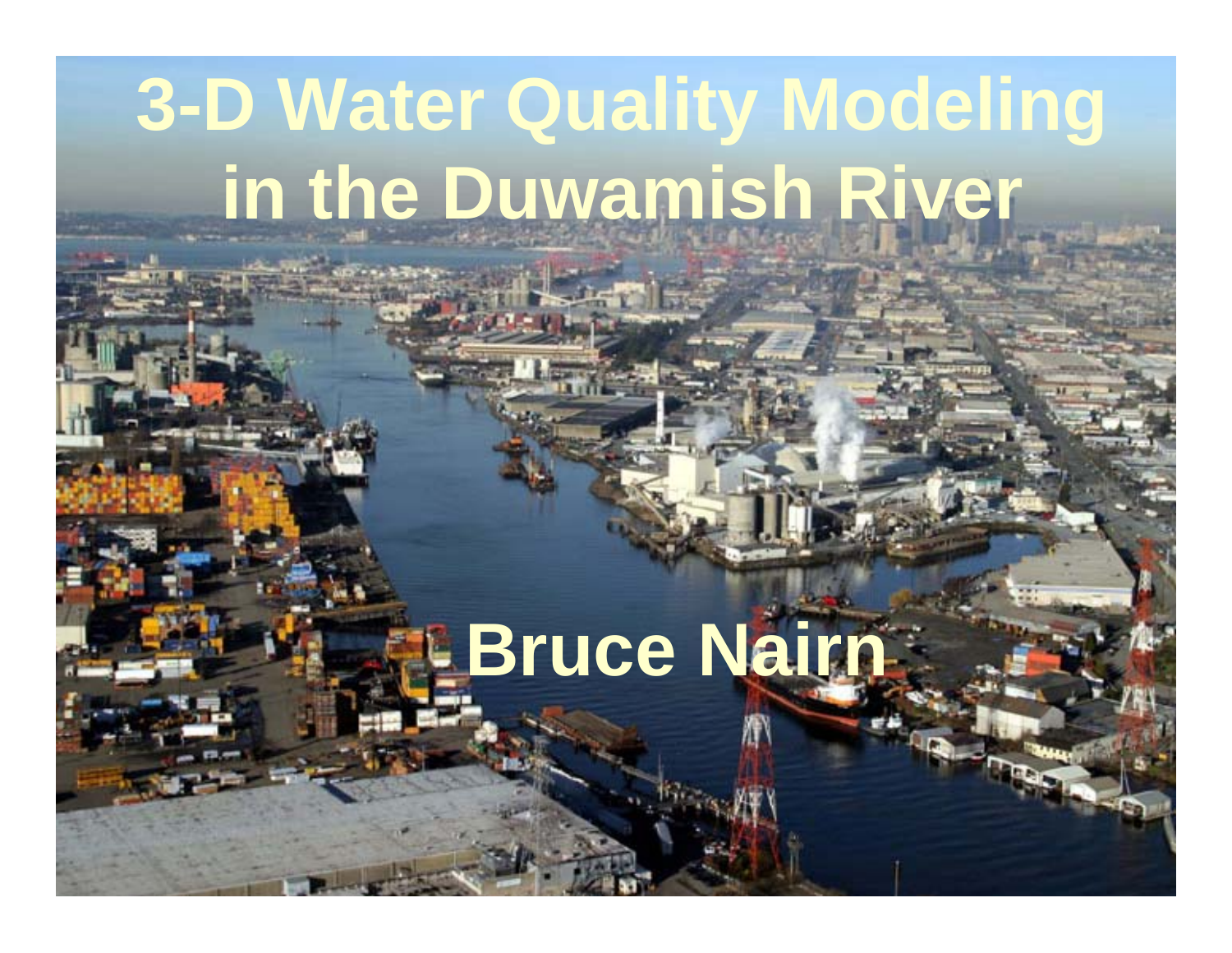# **Outline**

o Objectives

- o Overview of Dissolved Oxygen in the LDW
- o Water Quality Criteria
- o EFDC model
- o Results
- o Future Work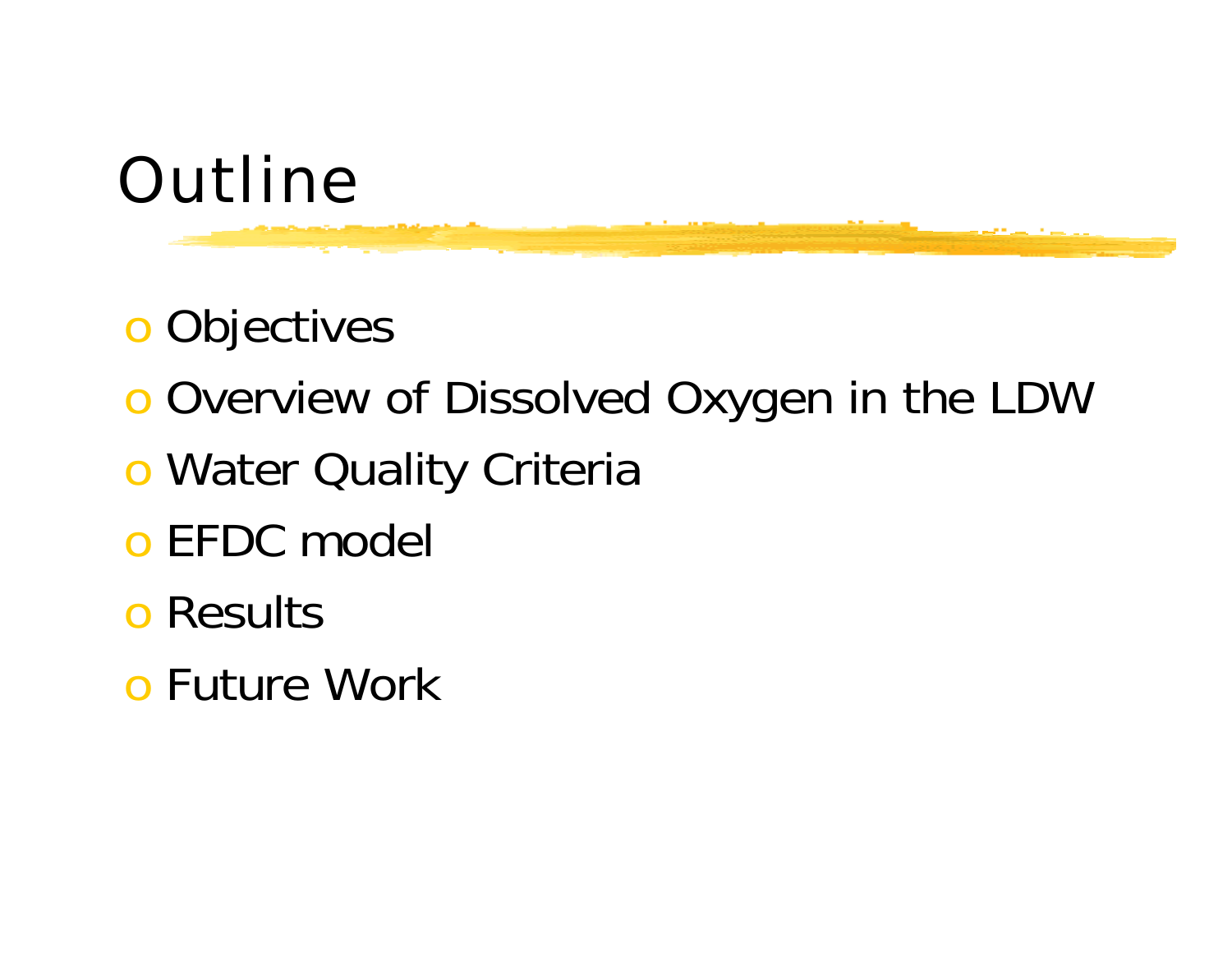

o Once per year CSO discharges are required to meet water quality criteria

o Do CSO discharges meet water quality criteria?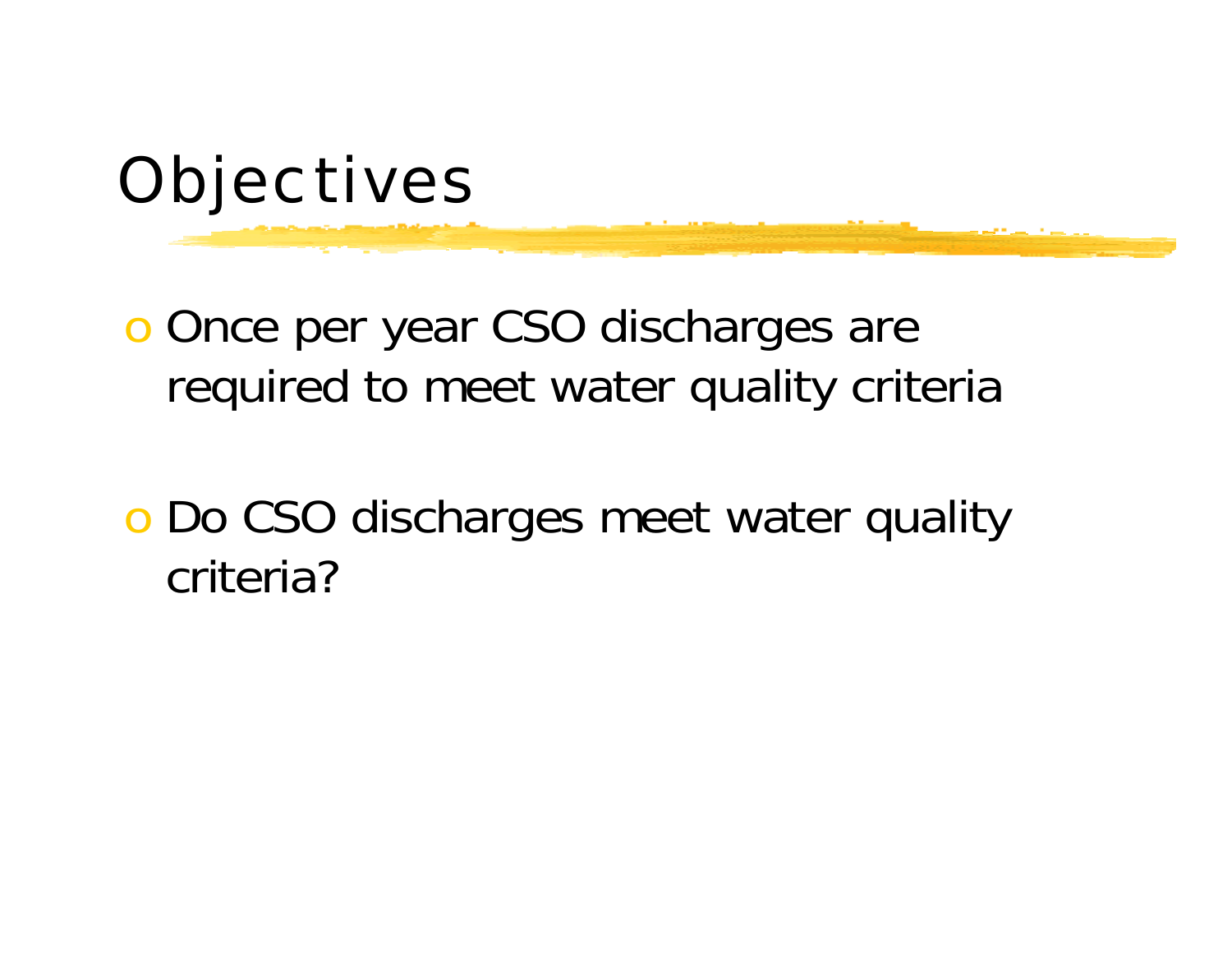# Water Quality Criteria

o Excellent Water Quality (Class A):

- o Dissolved Oxygen > 6.0 mg/L
- o When natural conditions lower D.O. below this level, human actions considered cumulatively may not cause the D.O. to decrease more than 0.2 mg/L.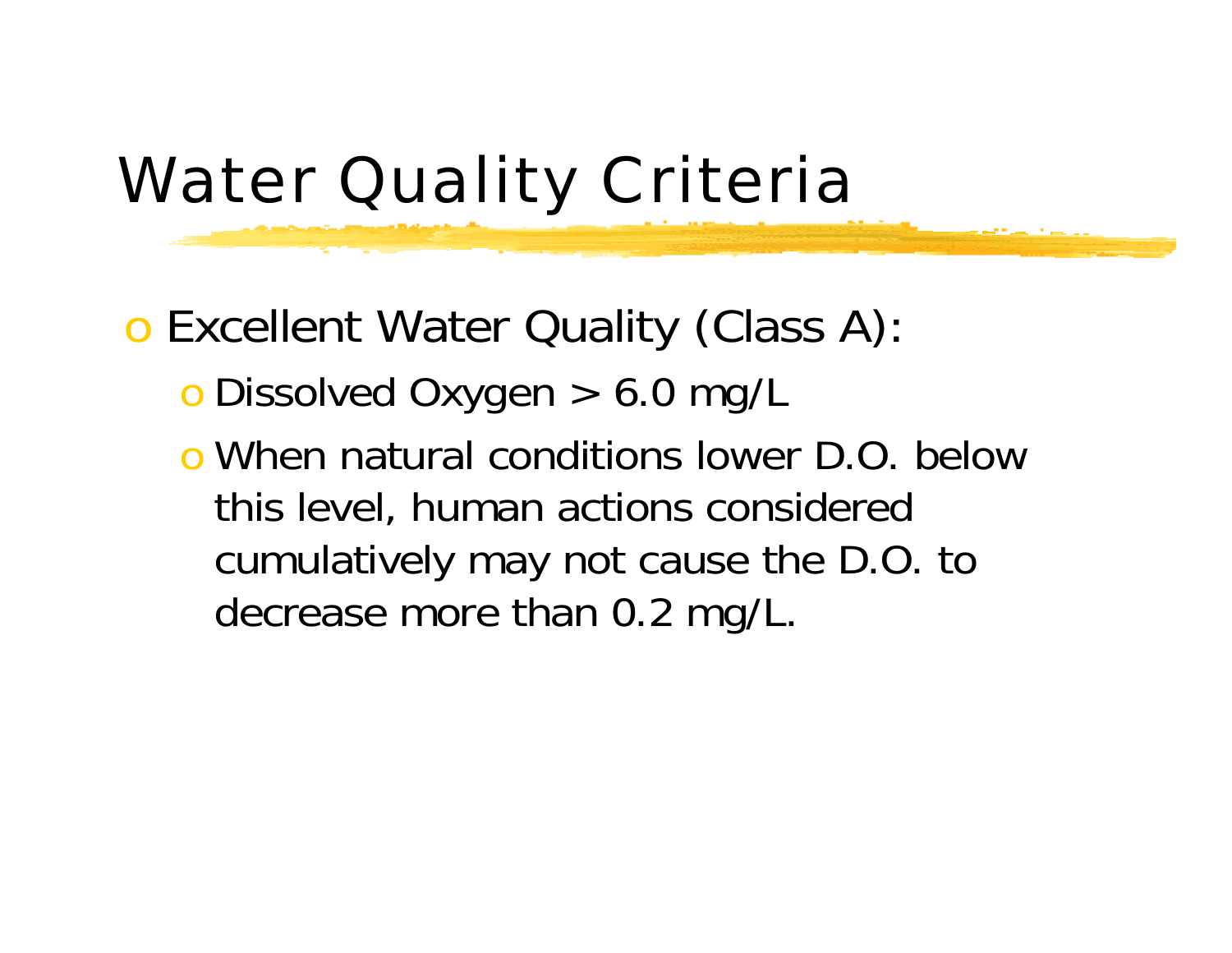### Dissolved Oxygen

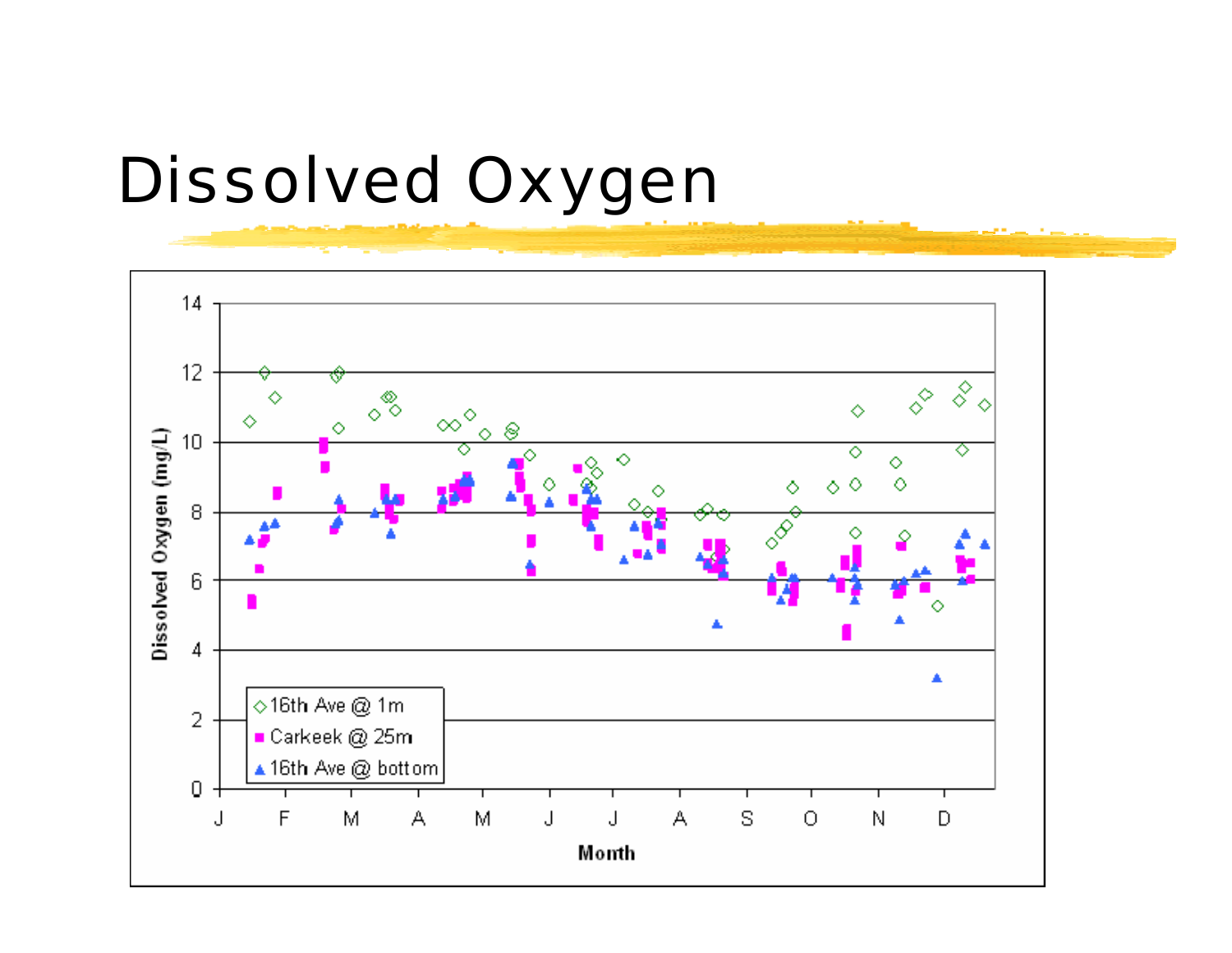#### 50 years ago…



FIGURE 24.-Fresh-water inflow and DO content at station 7.7, May-October 1955. Circles, DO at the surface; solid line, fresh-water inflow.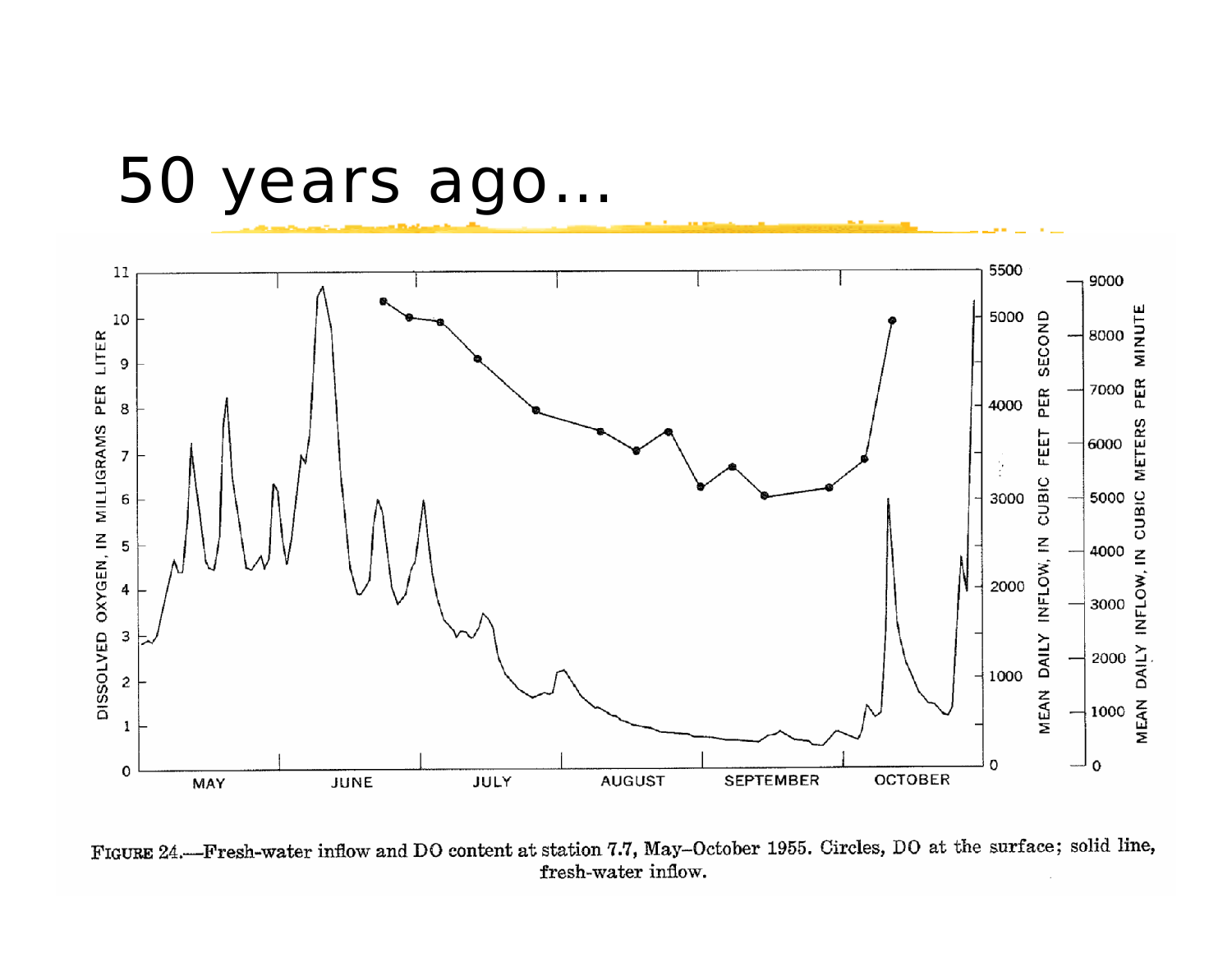EFDC

Environmental Fluid **Dynamics** Computer Code

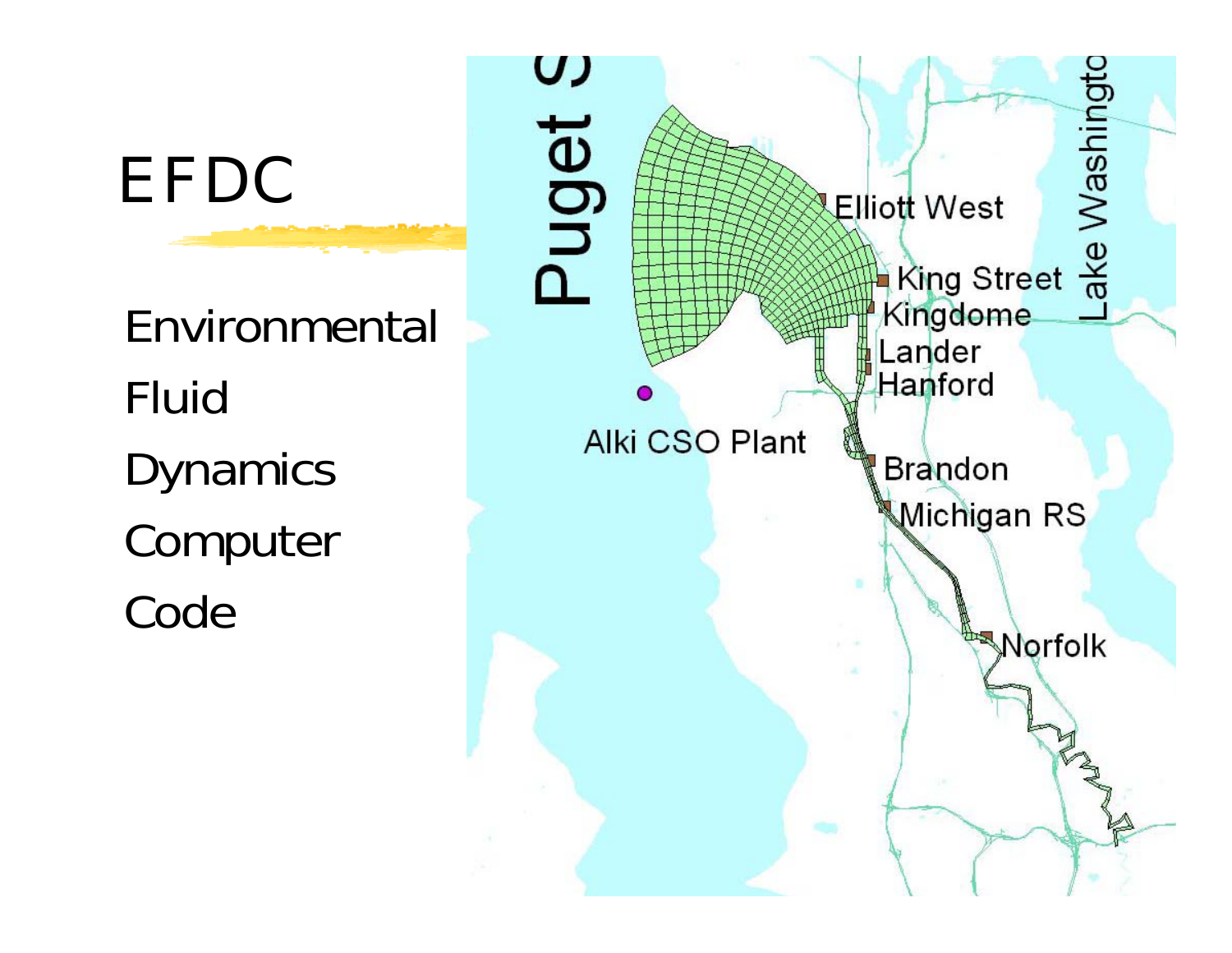# EFDC Simulation

- o EFDC grid from Elliott Bay/Duwamish WQA
- o Once per year CSO event (volume, flow)
- o Critical conditions: Autumn
- **o All CSOs discharge simultaneously**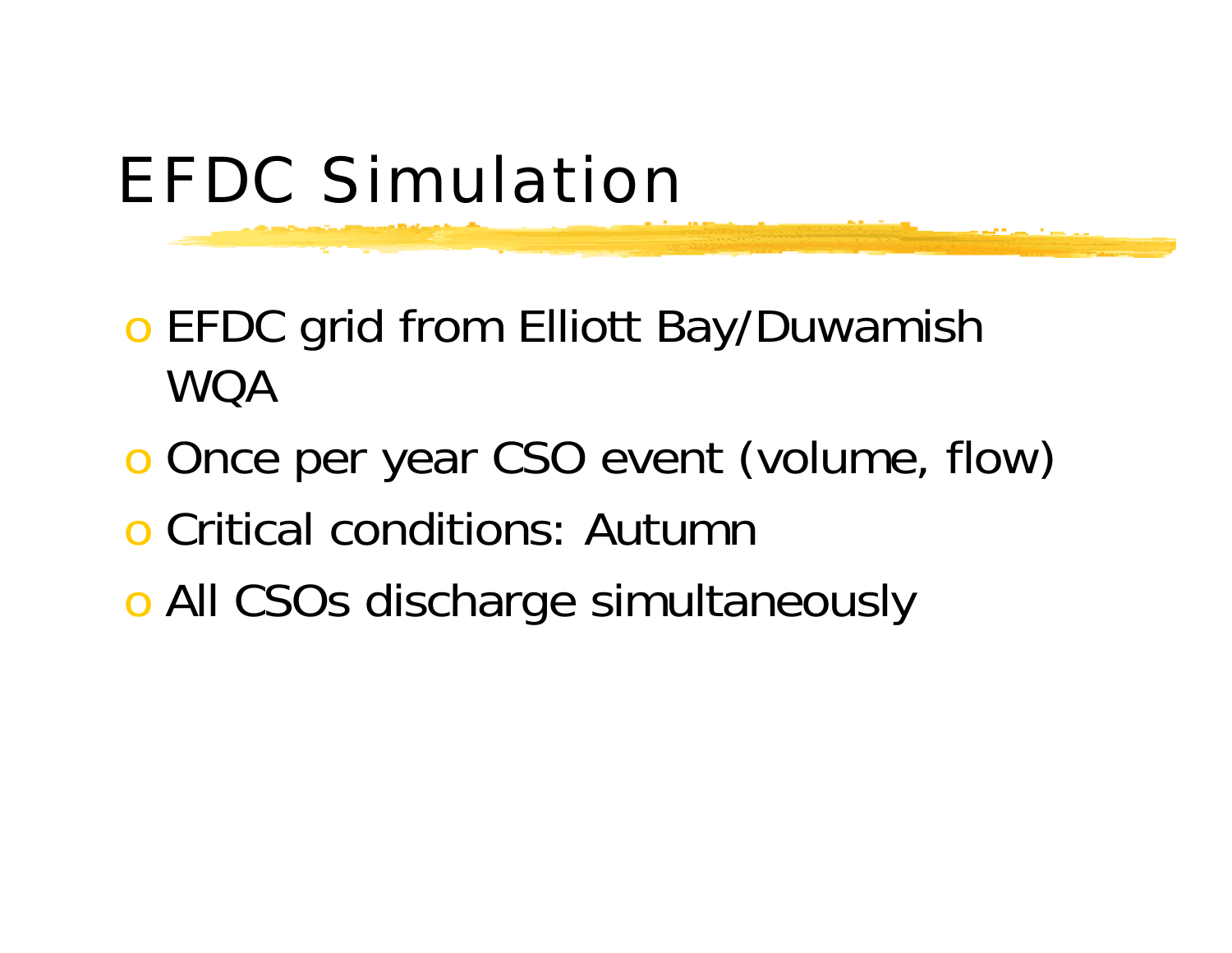# DO in CSO Effluent

| <b>Location</b> | <b>Date</b> | <b>Time</b> | <b>Temp</b> | <b>DO</b>               |
|-----------------|-------------|-------------|-------------|-------------------------|
|                 |             |             | (deg C)     | (mg/L)                  |
| <b>King</b>     | 11/3/2005   | 12:19       | 14.3        | 8.3                     |
| Landerb         | 11/3/2005   | 13:58       | 13.5        | $\overline{\mathbf{7}}$ |
| Landerc         | 11/3/2005   | 14:03       | 13.8        | 8.2                     |
| <b>Brandon</b>  | 11/3/2005   | 14:18       | 10.2        | 10.9                    |
| S. Michigan     | 11/3/2005   | 14:26       | 11.5        | 10.1                    |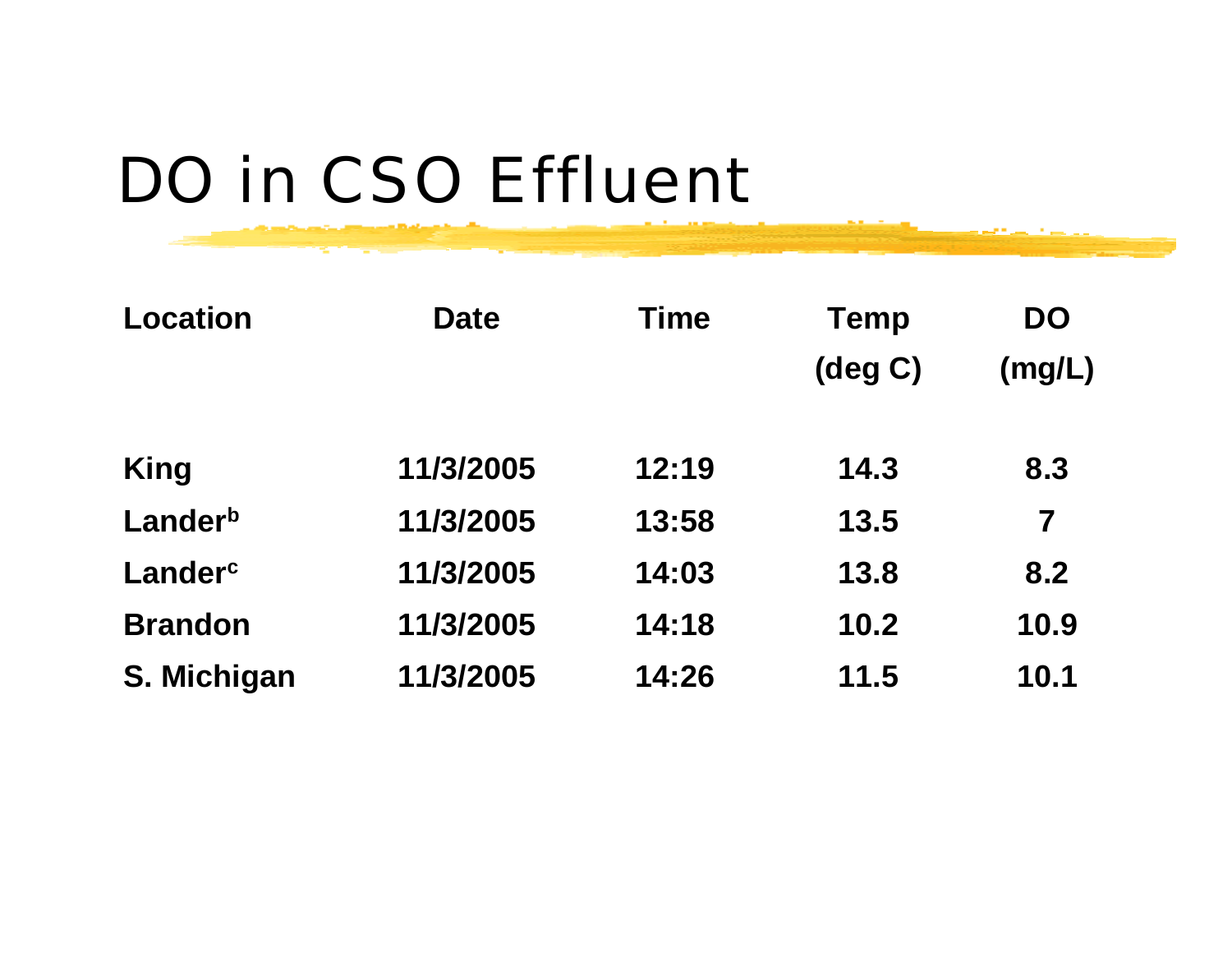#### Conceptual CSO Hydrograph

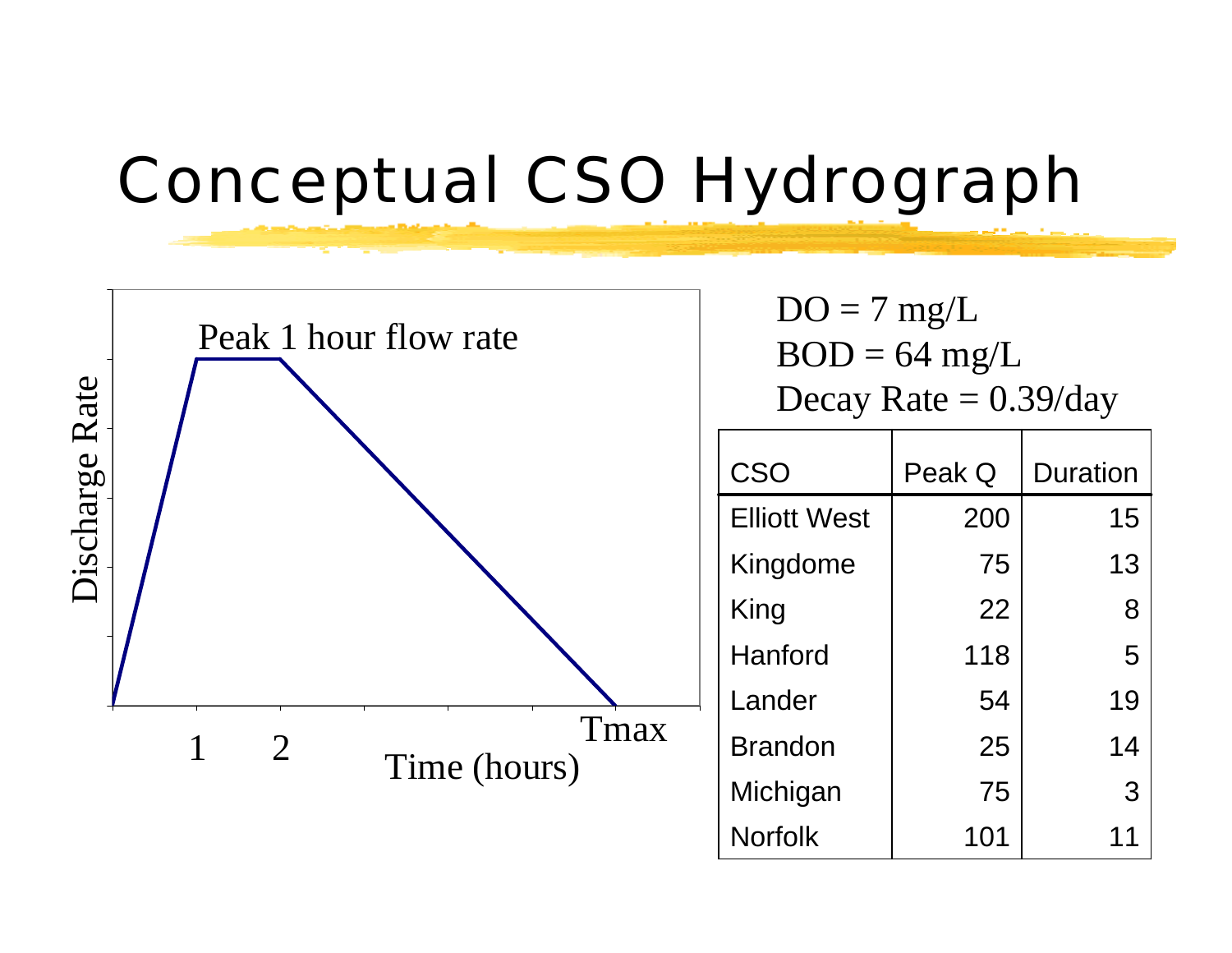# Elliott Bay Boundary

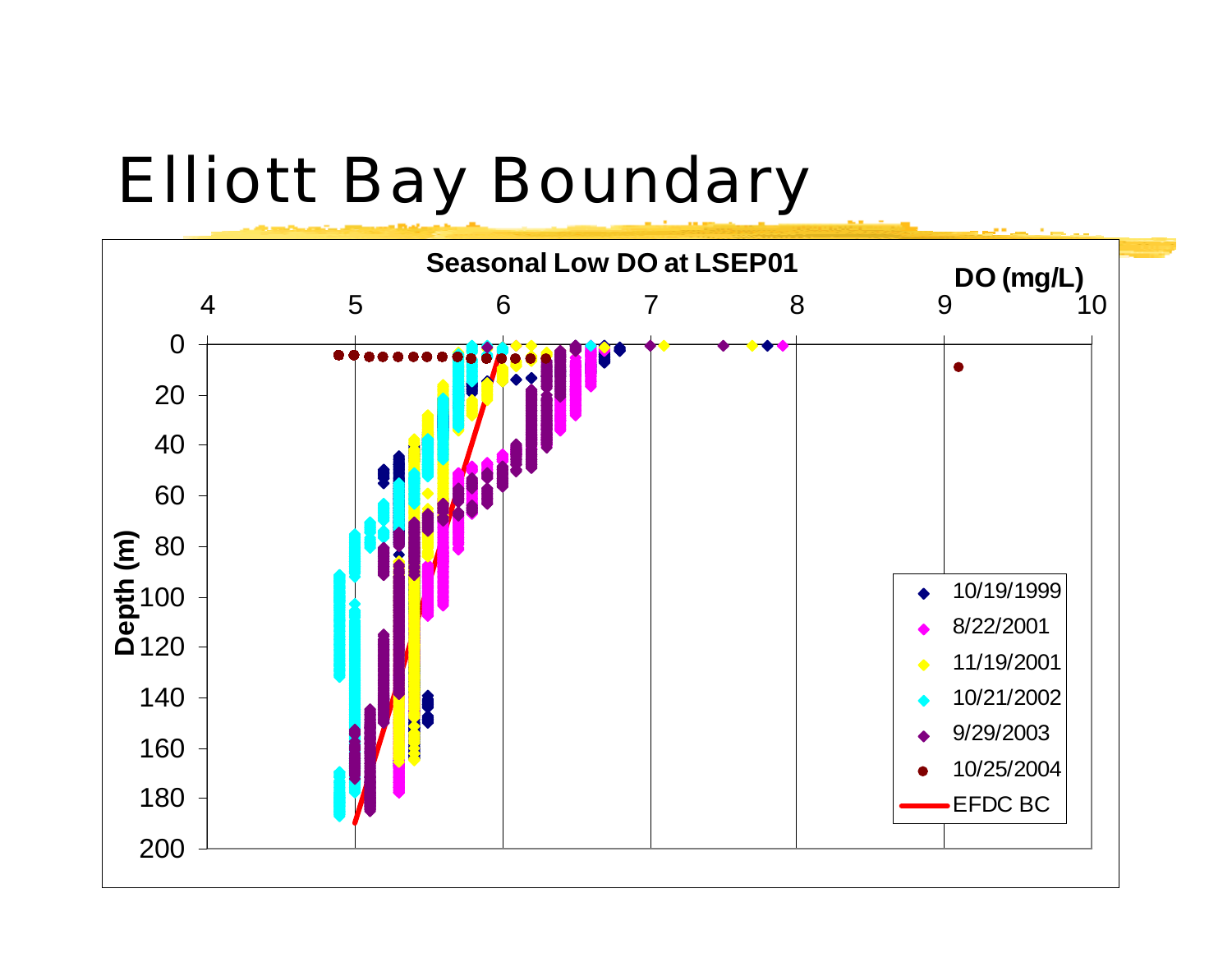#### Maximum BOD Concentrations

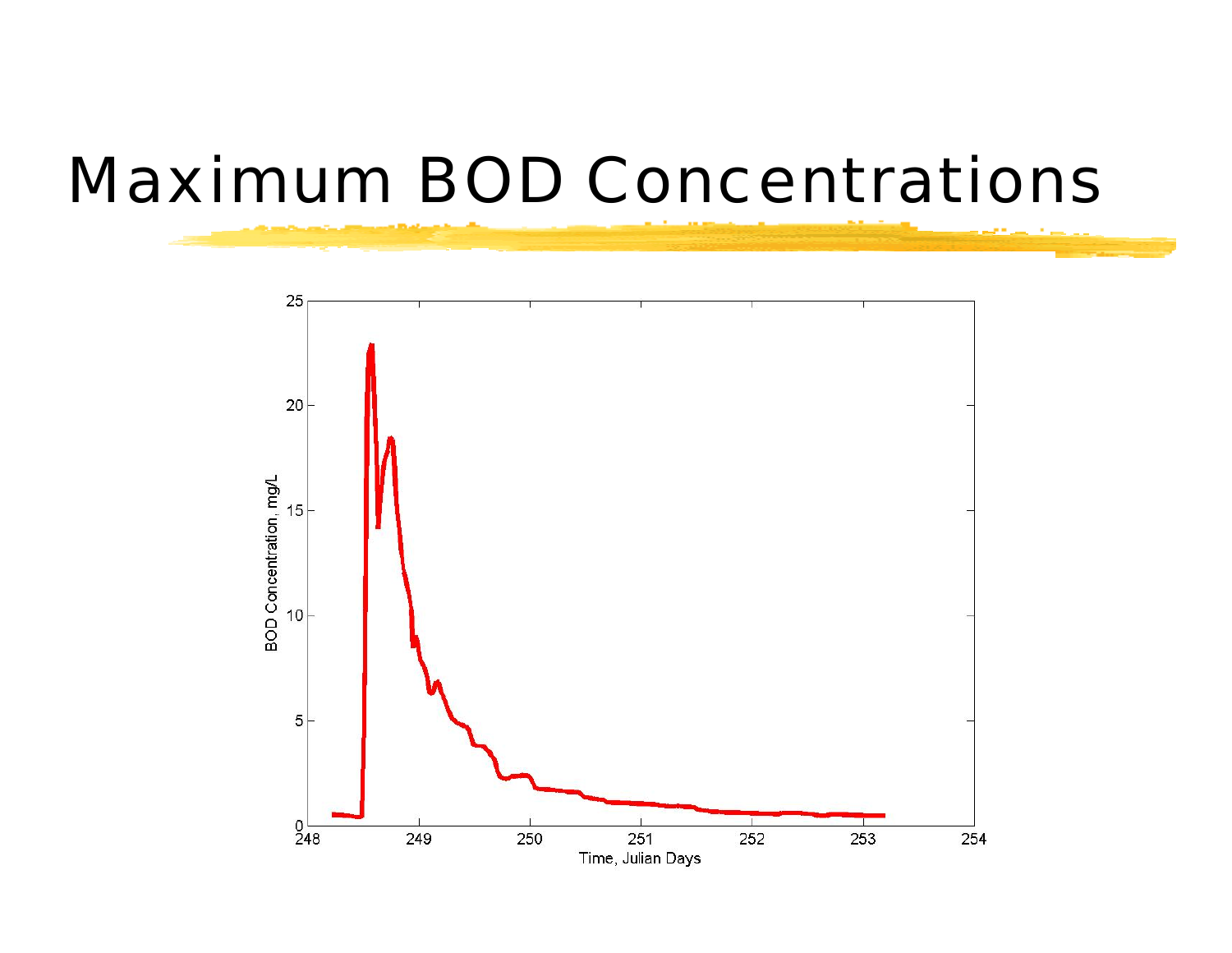#### Minimum DO Concentrations

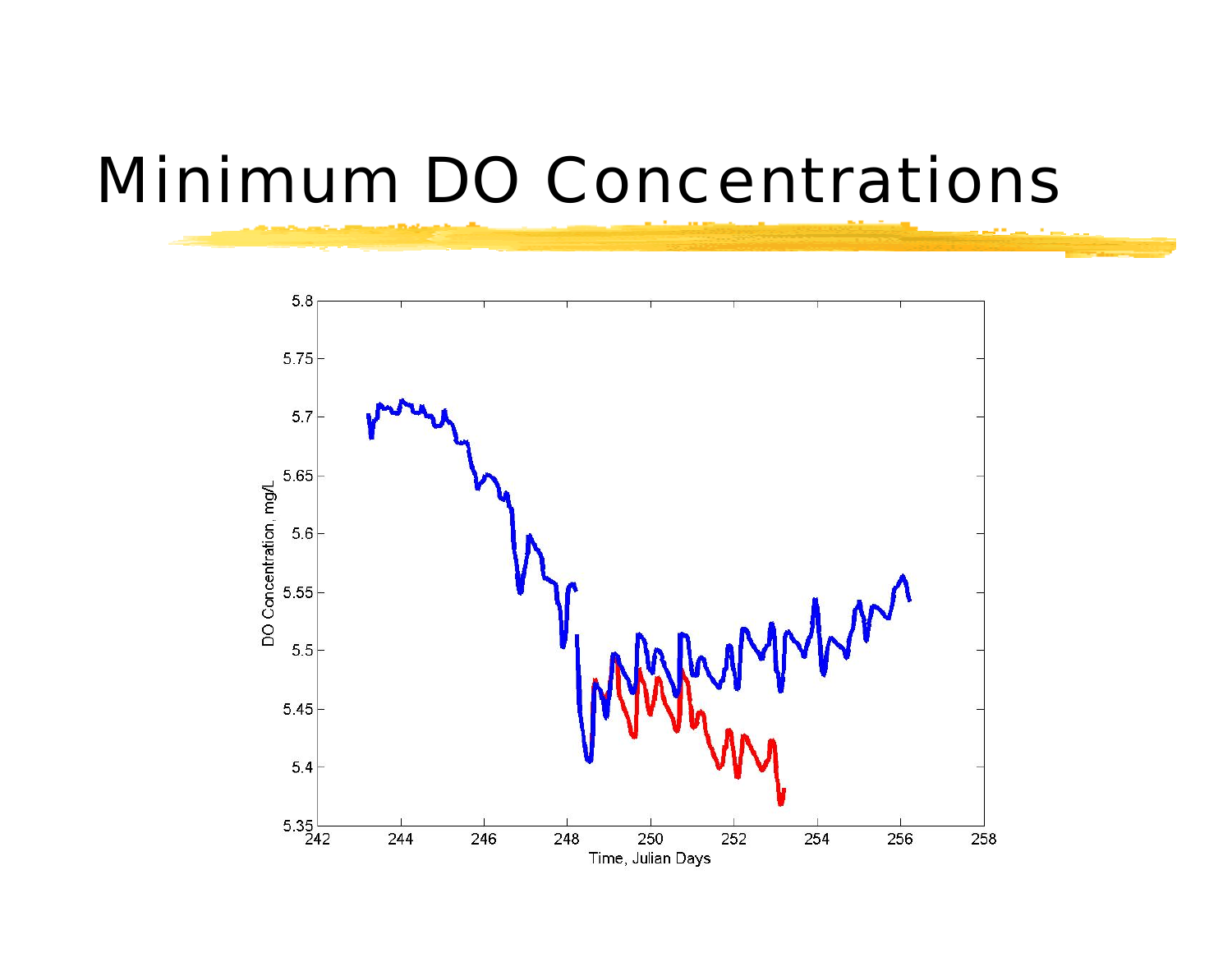#### DO reduction in LDW

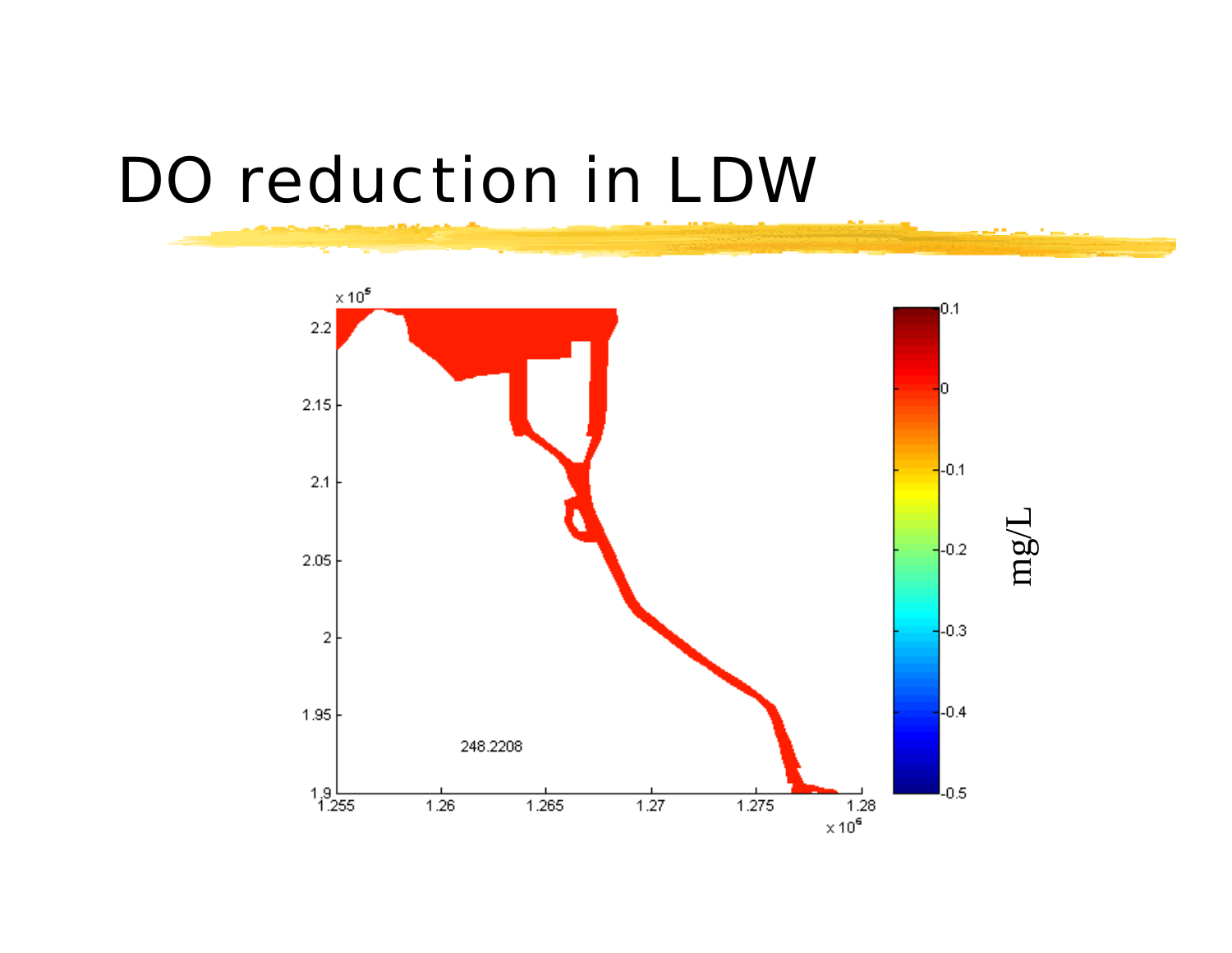#### Future Work

o Any issues with localized DO reduction?

- **o** Sensitivity to Duwamish River flows, other tidal conditions
- o Dissolved Oxygen in Duwamish River, Elliott Bay
- o Influence of non-CSO discharges (stormwater)